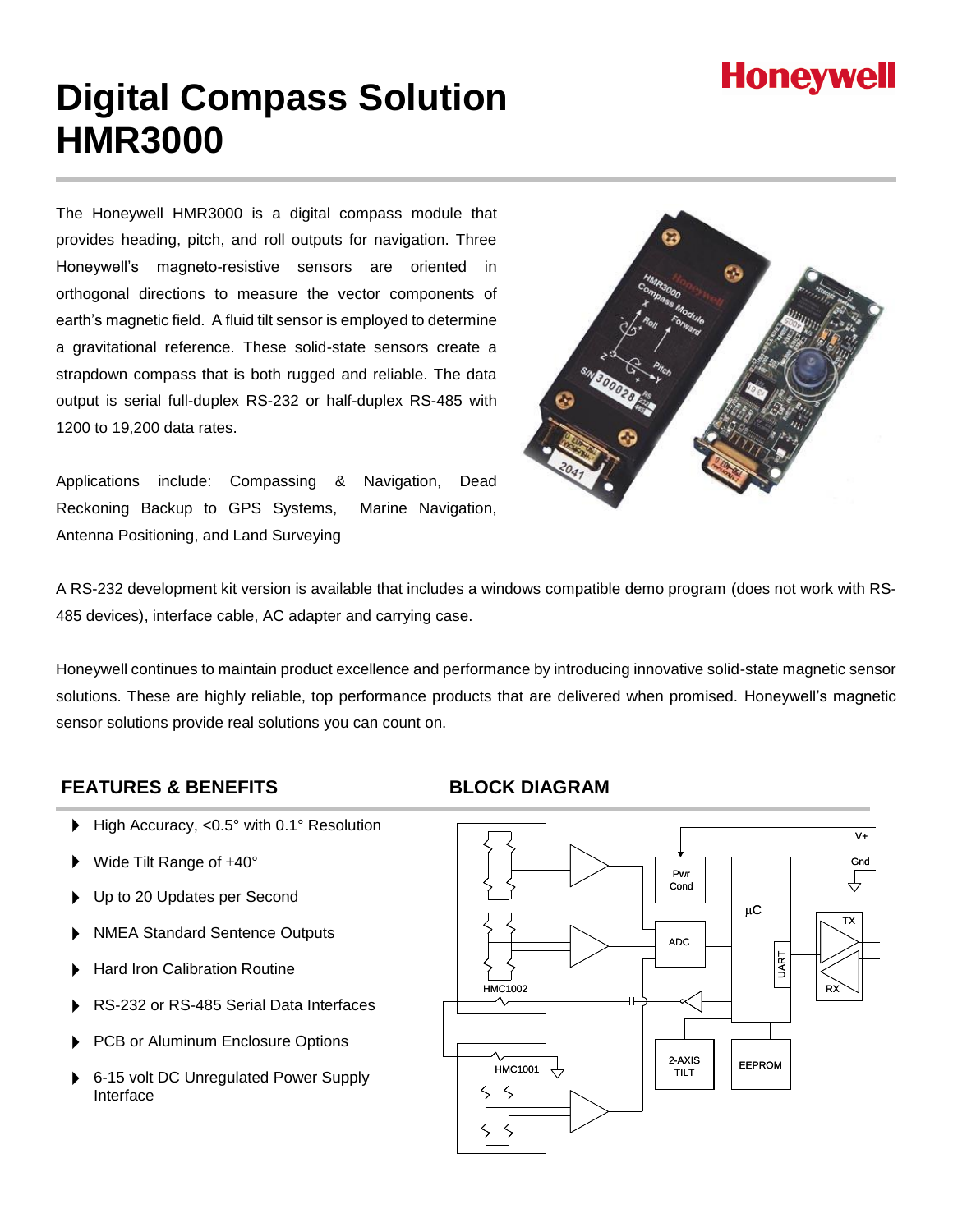## **SPECIFICATIONS**

| <b>Characteristics</b>           | <b>Conditions</b>                                                                    | Min               | <b>Typ</b>        | <b>Max</b>       | <b>Units</b>    |
|----------------------------------|--------------------------------------------------------------------------------------|-------------------|-------------------|------------------|-----------------|
| <b>Power Supply</b>              |                                                                                      |                   |                   |                  |                 |
| Supply Voltage <sup>(1)</sup>    | Pin 9 referenced to Pin 5 (Ground)<br>Pin 8 referenced to Pin 5 (Ground)             | $+6.0$<br>$+4.75$ | $+5.0$            | $+15$<br>$+5.25$ | Volts           |
| Supply Current <sup>(3)</sup>    | Vsupply = $+6V$ (Pin 9)<br>Normal Operation<br><b>STOP Mode</b><br><b>SLEEP Mode</b> |                   | 35<br>13<br>2.0   |                  | mA              |
| <b>Temperature</b>               |                                                                                      |                   |                   |                  |                 |
| Operating <sup>(3)</sup>         | Ambient<br>$-20$                                                                     |                   |                   | $+70$            | $\rm ^{\circ}C$ |
| Storage $(3)$                    | Ambient, Unpowered                                                                   | $-35$             |                   | 100              | $\rm ^{\circ}C$ |
| <b>Heading</b>                   |                                                                                      |                   |                   |                  |                 |
| Accuracy <sup>(2)</sup>          | Dip < $50^\circ$ , Tilt < $20^\circ$<br>Dip < 75°, Tilt < $20^{\circ(4)}$            |                   |                   | 0.5(1)<br>1.5    | °RMS            |
| Resolution(3)                    |                                                                                      |                   | 0.1               |                  | degrees         |
| Repeatability <sup>(3)</sup>     |                                                                                      |                   | ±0.3              |                  | degrees         |
| <b>Magnetic Field</b>            |                                                                                      |                   |                   |                  |                 |
| Dynamic Range <sup>(1)</sup>     | Adjustable                                                                           |                   | ±1.0              |                  | gauss           |
| Resolution <sup>(3)</sup>        | $\pm 0.5$ gauss range                                                                |                   | 1.0               |                  | milli-gauss     |
| <b>Tilt</b>                      |                                                                                      |                   |                   |                  |                 |
| Range <sup>(2)</sup>             | Pitch, Roll <sup>(4)</sup>                                                           |                   |                   | ±40              | degrees         |
| Accuracy <sup>(2)</sup>          | Tilt < $20^{\circ(4)}$<br>Tilt $>= 20^{\circ(4)}$                                    |                   | ±0.4<br>$\pm 0.6$ |                  | degrees         |
| Repeatability <sup>(3)</sup>     |                                                                                      |                   | ±0.2              |                  | degrees         |
| Resolution <sup>(3)</sup>        |                                                                                      |                   | 0.1               |                  | degrees         |
| <b>Interface</b>                 |                                                                                      |                   |                   |                  |                 |
| Format <sup>(1)</sup>            | RS-232 Full Duplex or<br>RS-485 Half Duplex <sup>(5)</sup>                           |                   |                   |                  |                 |
| Baud Rate <sup>(1)</sup>         | Full or Half Duplex                                                                  | 1200              |                   | 19,200           | bps             |
| Update Rate <sup>(3)</sup>       | Continuous, per NMEA Sentence                                                        | $\mathbf{1}$      |                   | 20               | Hz              |
| <b>Mechanical</b>                |                                                                                      |                   |                   |                  |                 |
| Weight <sup>(3)</sup>            | PCB Only<br>PCB and Flanged Enclosure                                                |                   | 22<br>92          |                  | grams           |
| Shock <sup>(3)</sup>             | MIL-STD-810E; TM 516.4 drop test                                                     |                   | 30                |                  | inches          |
| Vibration $(3)$<br>(1) By Design | 20 to 2000Hz,<br>Random for 2 Hours/axis<br>MIL-STD-810E; TM514.4                    |                   |                   |                  |                 |

(2) Tested at 25°C except stated otherwise.

(3) Characterized

(4) Parts stationary for 24 hours before testing

(5) The HMR3000 Demo Kit is not available with the RS-485 interface because the software does not support half-duplex protocol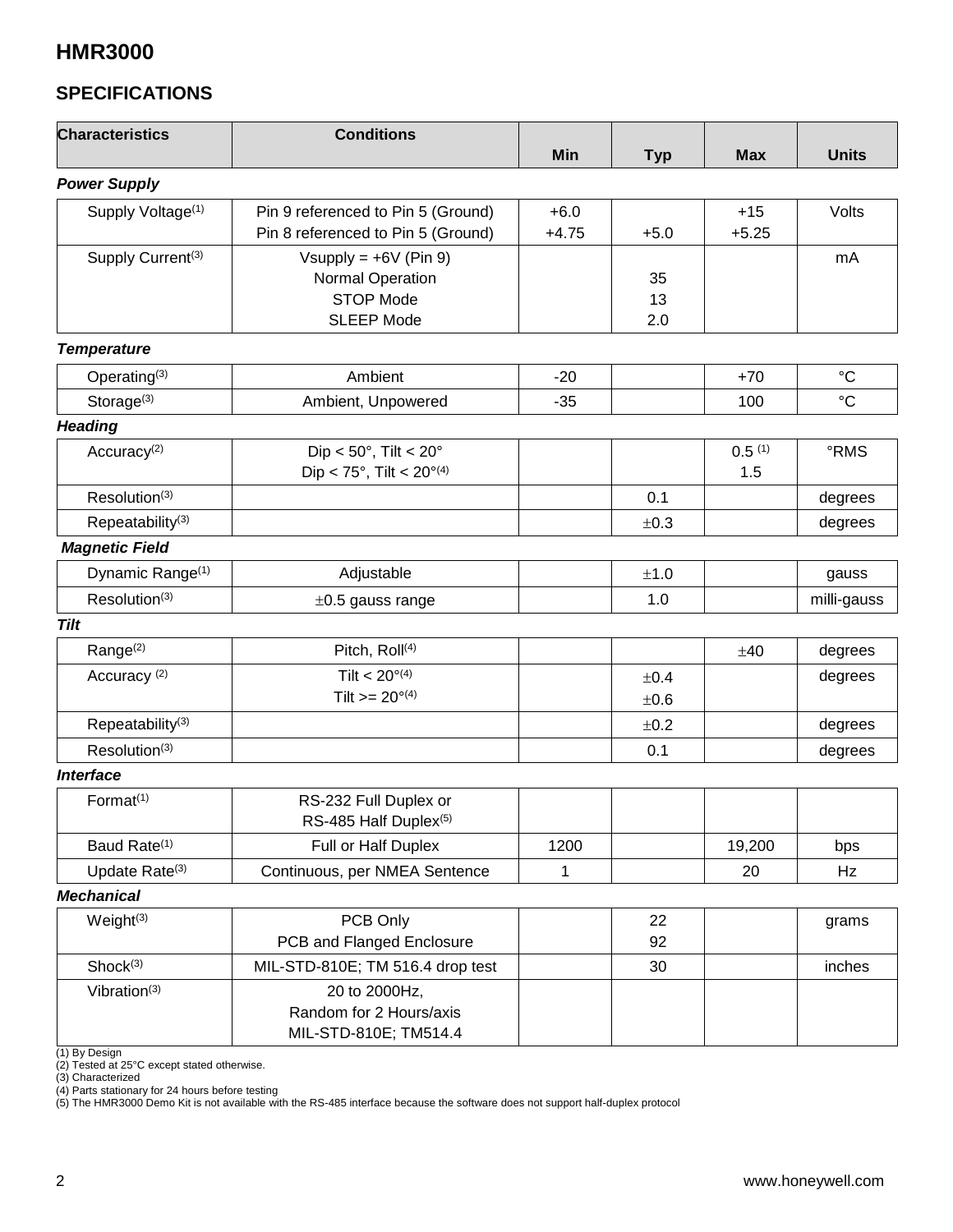#### **PIN CONFIGURATION**

| <b>Pin Number</b> | <b>Pin Name</b> | <b>Description</b>                      |
|-------------------|-----------------|-----------------------------------------|
|                   | OP/CAL          | Operate/Calibrate (open = operate)      |
| 2                 | TD              | Transmit Data, RS-485 (B+)              |
| 3                 | <b>RD</b>       | Receive Data, RS-485 (A-)               |
| 4                 | RDY/SLP         | Ready/Sleep Input (open = ready)        |
| 5                 | <b>GND</b>      | Power and Signal Ground                 |
| 6                 | RN/STP          | Run/Stop Input (open = run)             |
| 7                 | CT/RST          | Continue/Reset (open = continue)        |
| R(1)(2)           | $+5V$           | Regulated Power Input (+5 volts)        |
| $9^{(1)}$         | V+              | Unregulated Power Input (+6 to +15 VDC) |

**Pin assignments for 9-pin "D" connector.**

- *(1) Power input shall only be applied to either Pin 8 (+5VDC) or Pin 9 (Unregulated +6 to +15VDC).*
- *(2) Exceeding the voltage specifications for Pin 8 may damage the HMR3000.*

#### **RS-232 UNBALANCED I/O INTERCONNECTS**



#### **RS-485 BALANCED I/O INTERCONNECTS**

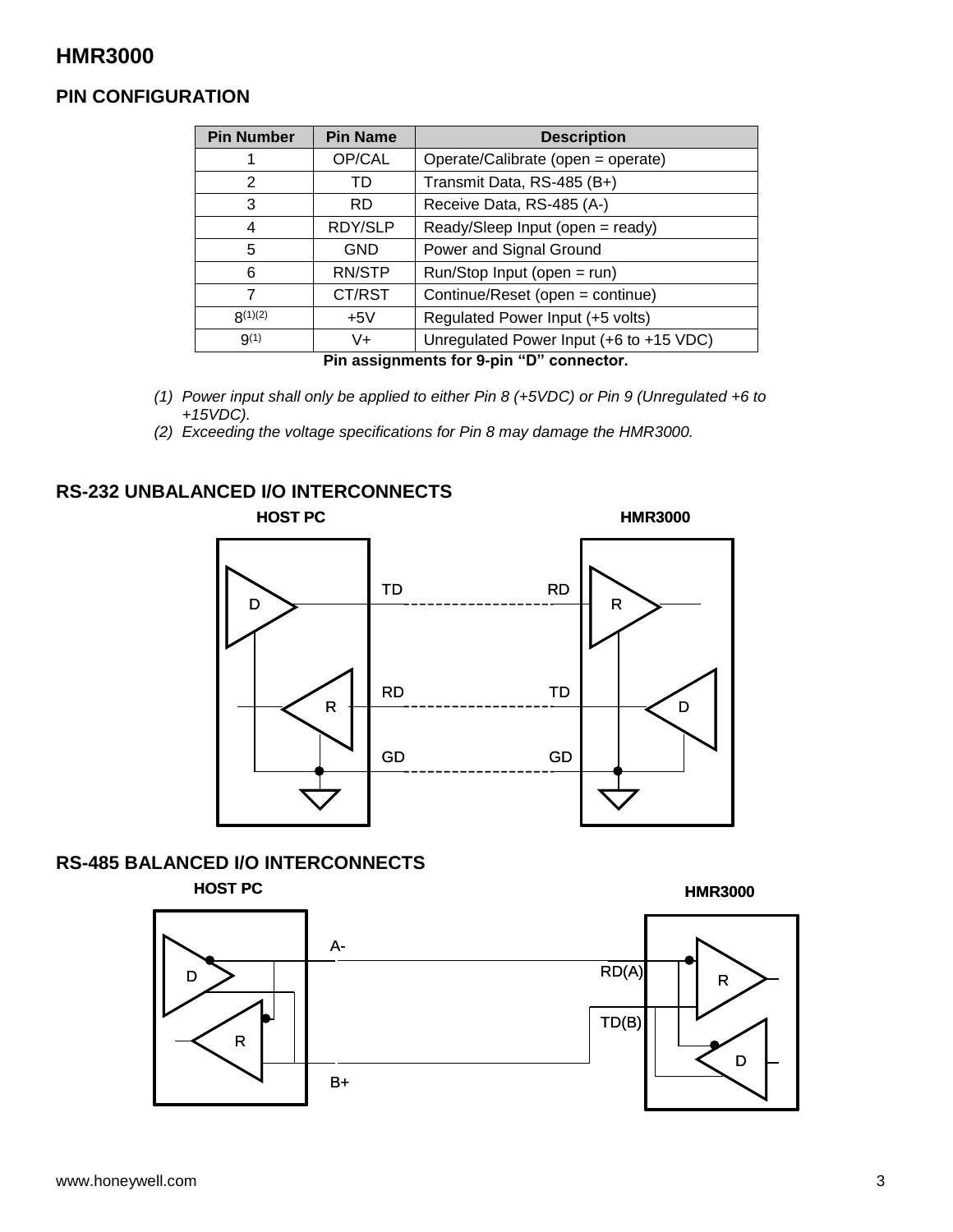#### **DATA COMMUNICATIONS**

The HMR3000 serial communications are governed by a simple asynchronous, ASCII protocol modeled after the NMEA 0183 standard. Either an RS-232 or an RS-485 electrical interface can be ordered. ASCII characters are transmitted and received using 1 start bit, 8 data bits (LSB first), no parity (MSB always 0), and 1 stop bit; 10 bits total per character. The baud rate defaults to 19,200 and can be reconfigured to 1200, 2400, 4800, 9600, 19200, 38400 bits per second. The HMR3000 supports both standard NMEA 0183 and proprietary messages. Unsolicited NMEA messages are sent by the HMR3000 in Continuous Mode at the rates programmed in the EEPROM. HMR3000 also responds to all input messages from the host. An HMR3000 response to a command input may be delayed due to transmission of an unsolicited output. The host computer must wait for HMR3000 to respond to the last command input before sending another command message. All communication from and to HMR3000 contain a two-character Checksum Field at the end of the data fields, and are denoted in the sentences by 'hh'. The checksum assures the accuracy of the message transmitted. This checksum is also calculated per NMEA 0183 Standard.

The RS-232 signals are single-ended undirectional levels that are sent received simultaneously (full duplex). One signal is from the host personal computer (PC) transmit (TD) to the HMR3000 receive (RD) data line, and the other is from the HMR3000 TD to the PC RD data line. When a logic one is sent, either the TD or RD line will drive to about +6 Volts referenced to ground. For a logic zero, the TD or RD line will drive to about –6 Volts below ground. Since the signals are transmitted and dependent on an absolute voltage level, this limits the distance of transmission due to line noise and signal to about 60 feet.

When using RS-485<sup>(1)</sup>, the signals are balanced differential transmissions sharing the same lines (half-duplex). This means that logic one the transmitting end will drive the B line at least 1.5 Volts higher than the A line. For a logic zero, the transmitting end will drive the B line at least 1.5 Volts lower than the A line. Since the signals are transmitted as difference voltage level, these signals can withstand high noise environments or over very long distances where line loss may be a problem; up to 4000 feet. Note that long RS-485 lines should be terminated at both ends with 120-ohm resistors.

Specific measurement descriptions and interface commands are not included in this datasheet but are included in the companion HMR3000 User's Guide document.

*(1) Demonstration software for the HMR3000 does not support the RS-485(half-duplex) protocol. The software is only available with the RS-232 interface.*

#### **CIRCUIT DESCRIPTION**

The HMR3000 Digital Compass Module contains all the basic sensors and electronics to provide digital indication of heading and tilt. The HMR3000 has all three axis of magnetic sensors on the far end of the printed circuit board, away from the connector interface. The HMR3000 uses the circuit board mounting holes or the enclosure surfaces as the reference mechanical directions. The complete HMR3000 PCB assembly consists of a mother board and the 9-pin D-connector.

The HMR3000 circuit starts with the Honeywell HMC1001 1-Axis Magnetic Sensor and the HMC1002 2-Axis Magnetic Sensor elements to provide the X, Y, and Z axis magnetic sensing of the earth's field. These sensor output voltages are then amplfied and converted to a digital representation. A microcontroller integrated circuit receives the digitized magnetic field values (readings) by periodically querying the Analog to Digital Converter (ADC) and performs the necessary offset value corrections provided by the EEPROM via the calibration routine. This microcontroller also performs the external serial data interface and other housekeeping functions. The onboard EEPROM integrated circuit also is employed to retain necessary setup variables for best performance.

A liquid filled two-axis (pitch, roll) tilt sensor is also used to create tilt compensated heading data. This tilt sensor performs an electronic gimballing function and is normally mounted flat (PCB horizontal) for maximum tilt range.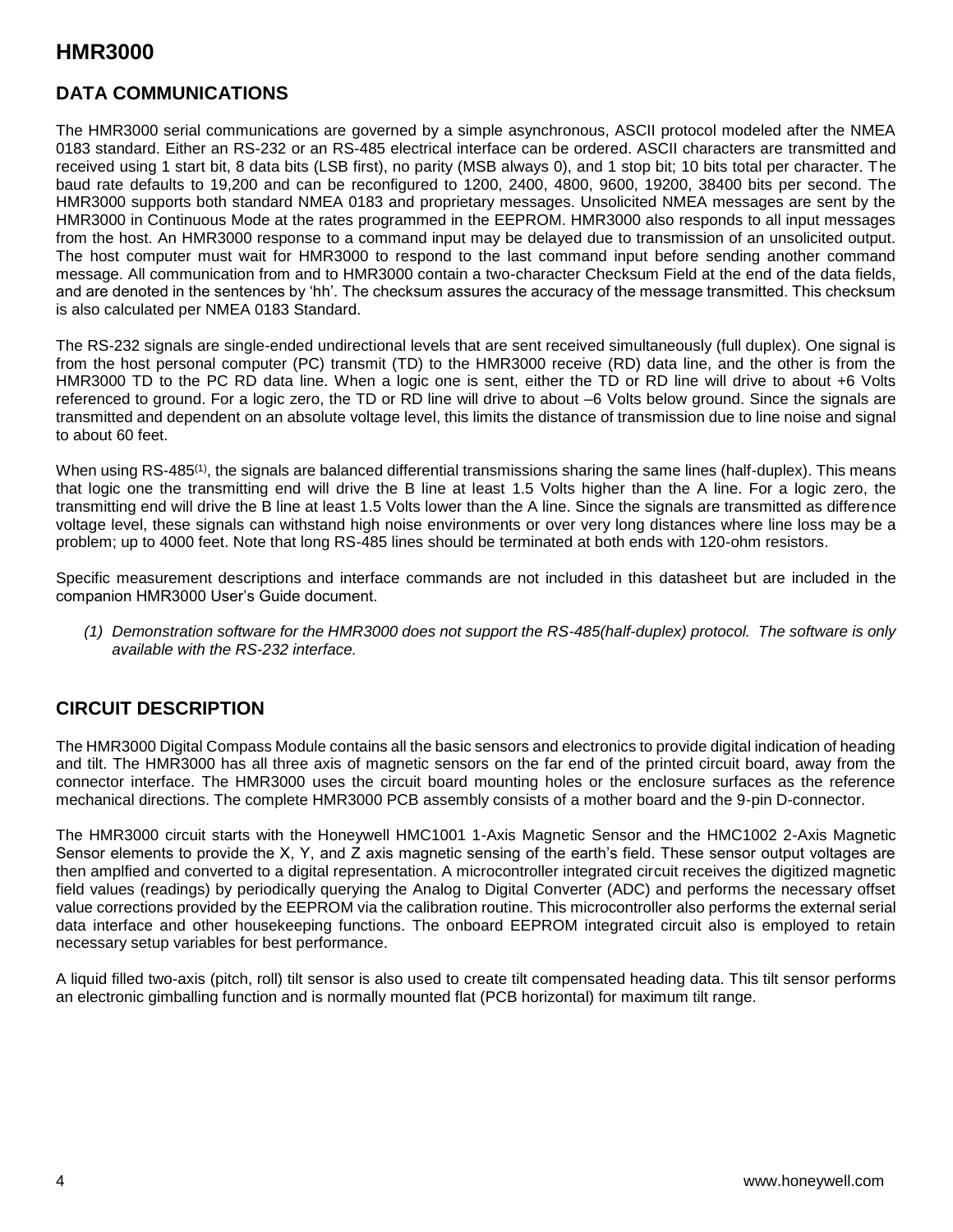#### **APPLICATIONS PRECAUTIONS**

Several precautions should be observed when using magnetic compasses in general:

- The presence of ferrous materials, such as nickel, iron, steel, and cobalt near the magnetometer will create disturbances in the earth's magnetic field that will distort the X, Y, and Z field measurements.
- Perming effects on the HMR3000 circuit board need to be taken into account. If the HMR3000 is exposed to fields greater than 10 gauss, then it is recommended that the enclosure/circuit boards be degaussed for highest sensitivity and resolution. A possible result of perming is a high zero-field output indication that exceeds specification limits. Degaussing wands are readily available from local electronics tool suppliers and are inexpensive. Severe field offset values could result if not degaussed.

#### **NON-FERROUS MATERIALS**

Materials that do not affect surrounding magnetic fields are: copper, brass, gold, aluminum, some stainless steels, silver, tin, silicon, and most non-metals.

#### **HANDLING PRECAUTIONS**

The HMR3000 Digital Compass Module measures fields within 1 gauss in magnitude. Computer floppy disks (diskettes) store data with field strengths of approximately 10 gauss. This means that the HMR3000 is many times more sensitive than common floppy disks. Please treat the compass with at least the same caution as your diskettes by avoiding motors, CRT video monitors, and magnets. Even though the loss of performance is recoverable, these magnetic sources will interfere with measurements.

The fluidic tilt sensor works best when kept near level, and in calm to moderate vibration conditions. If turned upside down or violently jarred, not all the fluid will immediately return to the bottom of the tilt sensor's glass ampoule. Accurate tilt and tilt compensated headings may be unavailable for a minute or two to allow for the fluid to transit to the bottom of the ampoule.

#### **PCB DIMENSIONS AND PINOUT**

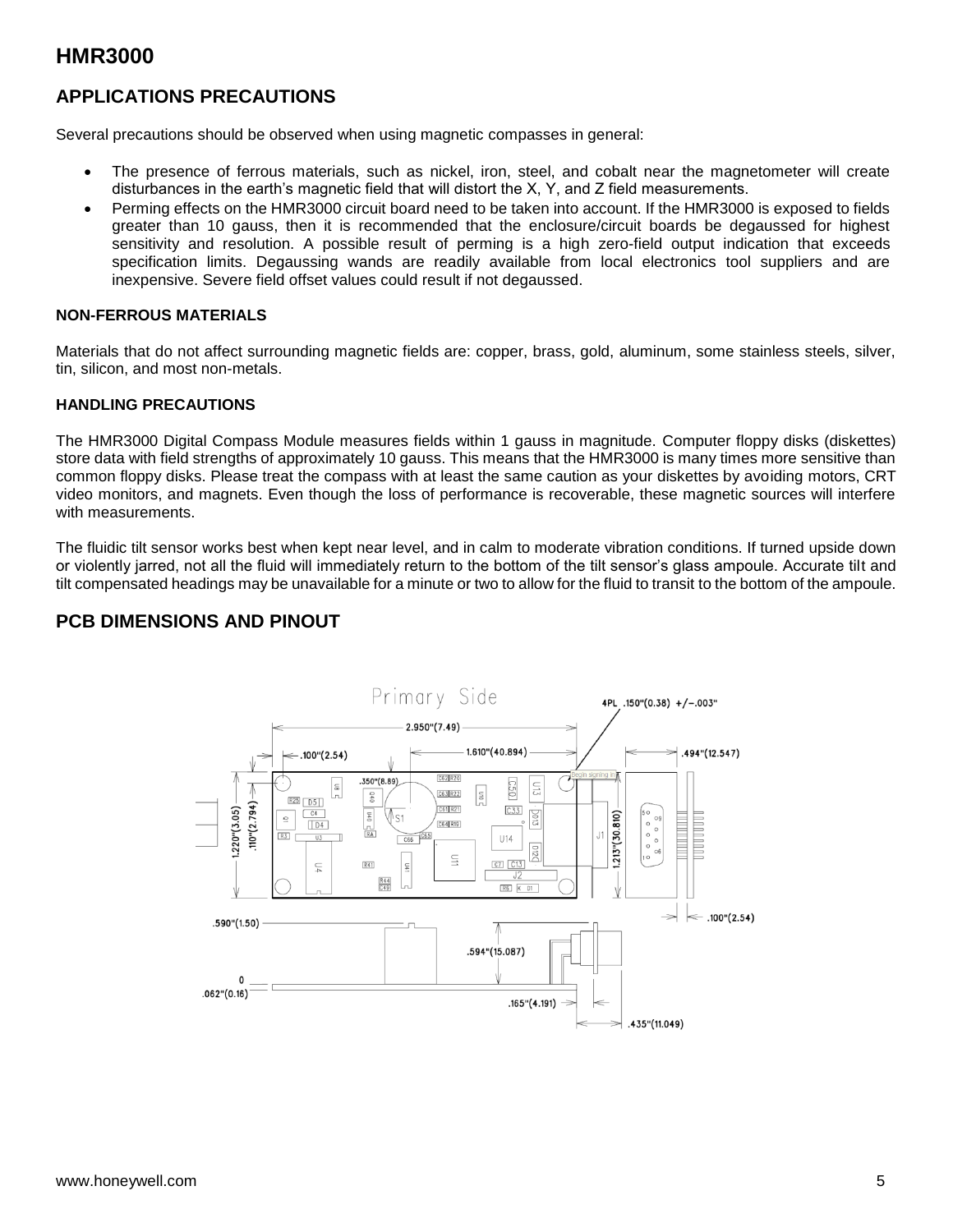#### **CASE DIMENSIONS**



#### **DEMONSTRATION PCB MODULE KIT**

The HMR3000 Demonstration Kit includes additional hardware and Windows software to form a development kit for the digital compass module. This kit includes the HMR3000 PCB and enclosure, serial port cable with attached AC adapter power supply, and demo software plus documentation on a compact disk (CD). The figure below shows the schematic of the serial port cable with integral AC adapter. There will be three rotary switches on the AC adapter. These should be pointed towards the positive (+) polarity, +9 volts, and 120 or 240 VAC; depending your domestic supply of power.